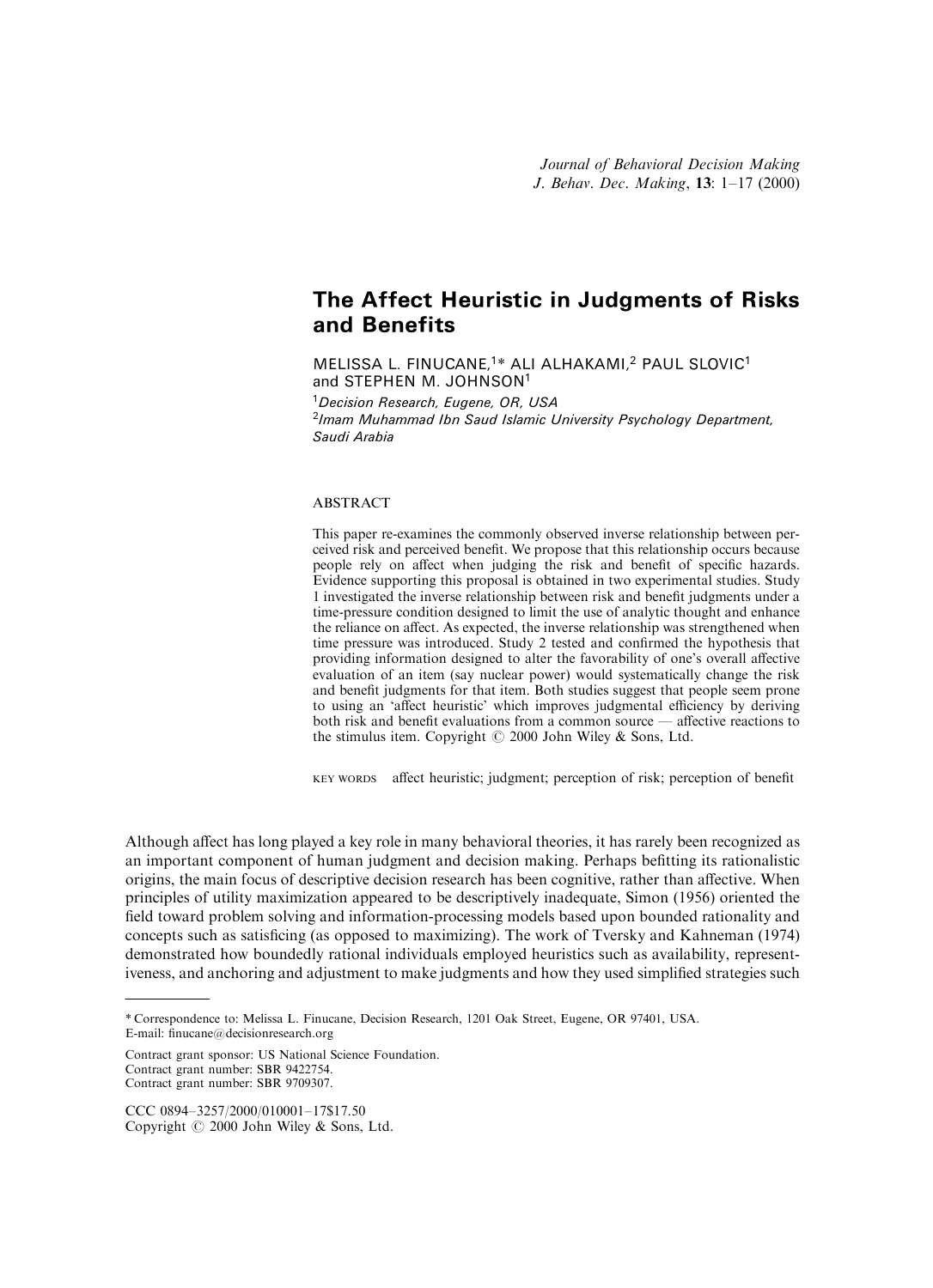## 2 *Journal of Behavioral Decision Making*  $12.2$  *Vol. 13, Iss. No. 1*

as 'elimination by aspects' to make choices (Tversky, 1972). Other investigators elaborated the cognitive strategies underlying judgment and choice through models of constructed preferences (Slovic, 1995; Payne, Bettman, and Johnson, 1992), dominance structuring (Montgomery, 1983), and comparative advantages (Shafir, Osherson, and Smith, 1989). In 1993, an entire issue of the journal Cognition was dedicated to the topic of Reason-Based Choice, in which it was argued that 'Decisions ... are often reached by focusing on reasons that justify the selection of one option over another' (Shafir, Simonson, and Tversky, 1993, p. 34). Similarly, a recent state-of-the-art review was titled `Decision making from a cognitive perspective' (Busemeyer, Hastie, and Medin, 1995). In keeping with its title, it contained almost no references to the influence of affect on decisions.

Despite this cognitive emphasis, the importance of affect<sup>1</sup> is being acknowledged increasingly by decision researchers. A limited role for affect was acknowledged by Shafir *et al.* (1993) who conceded that 'People's choices may *occasionally* stem from affective judgments that preclude a thorough evaluation of the options' (p. 32, emphasis added).

A strong early proponent of the importance of affect in decision making was Zajonc (1980), who argued that affective reactions to stimuli are often the very first reactions, occurring automatically and subsequently guiding information processing and judgment. According to Zajonc, all perceptions contain some affect. 'We do not just see "A house'': We see a *handsome* house, an *ugly* house, or a pretentious house' (p. 154). He later adds, 'We sometimes delude ourselves that we proceed in a rational manner and weigh all the pros and cons of the various alternatives. But this is probably seldom the actual case. Quite often "I decided in favor of X" is no more than "I liked X" ... We buy the cars we ``like'', choose the jobs and houses we ®nd ``attractive'', and then justify these choices by various reasons . . .' (p. 155).

One of the most comprehensive and dramatic theoretical accounts of the role of affect in decision making is presented in Damasio's (1994) somatic marker hypothesis. In seeking to determine `what in the brain allows humans to behave rationally', Damasio argues that thought is made largely from images, broadly construed to include perceptual and symbolic representations. A lifetime of learning leads to these images to become `marked' by positive and negative feelings linked directly or indirectly to somatic or bodily states. When a negative somatic marker is linked to an image of a future outcome, it sounds an alarm. When a positive marker is associated with the outcome image, it becomes a beacon of incentive. Damasio hypothesized that somatic markers increase the accuracy and efficiency of the decision process and the absence of such markers, observed in people with certain types of brain damage, degrades decision performance.

Other theorists give affect a direct role in motivating behavior, asserting or implying that we integrate positive and negative feelings according to some sort of automatic, rapid 'affective algebra', whose operations and rules remain to be discovered. Epstein's (1994) view on this is clear, though he gives no clue as to how feelings are integrated:

The experiential system is assumed to be intimately associated with the experience of affect,  $\dots$  which refer[s] to subtle feelings of which people are often unaware. When a person responds to an emotionally significant event ... the experiential system automatically searches its memory banks for related events, including their emotional accompaniments . . . If the activated feelings are pleasant, they motivate actions and thoughts anticipated to reproduce the feelings. If the feelings are unpleasant, they motivate actions and thoughts anticipated to avoid the feelings (p. 716).

<sup>&</sup>lt;sup>1</sup> Affect may be viewed as a feeling state that people experience, such as happiness or sadness. It may also be viewed as a quality (e.g. goodness or badness) associated with a stimulus. These two conceptions tend to be related. This paper will be concerned with both of these aspects of affect.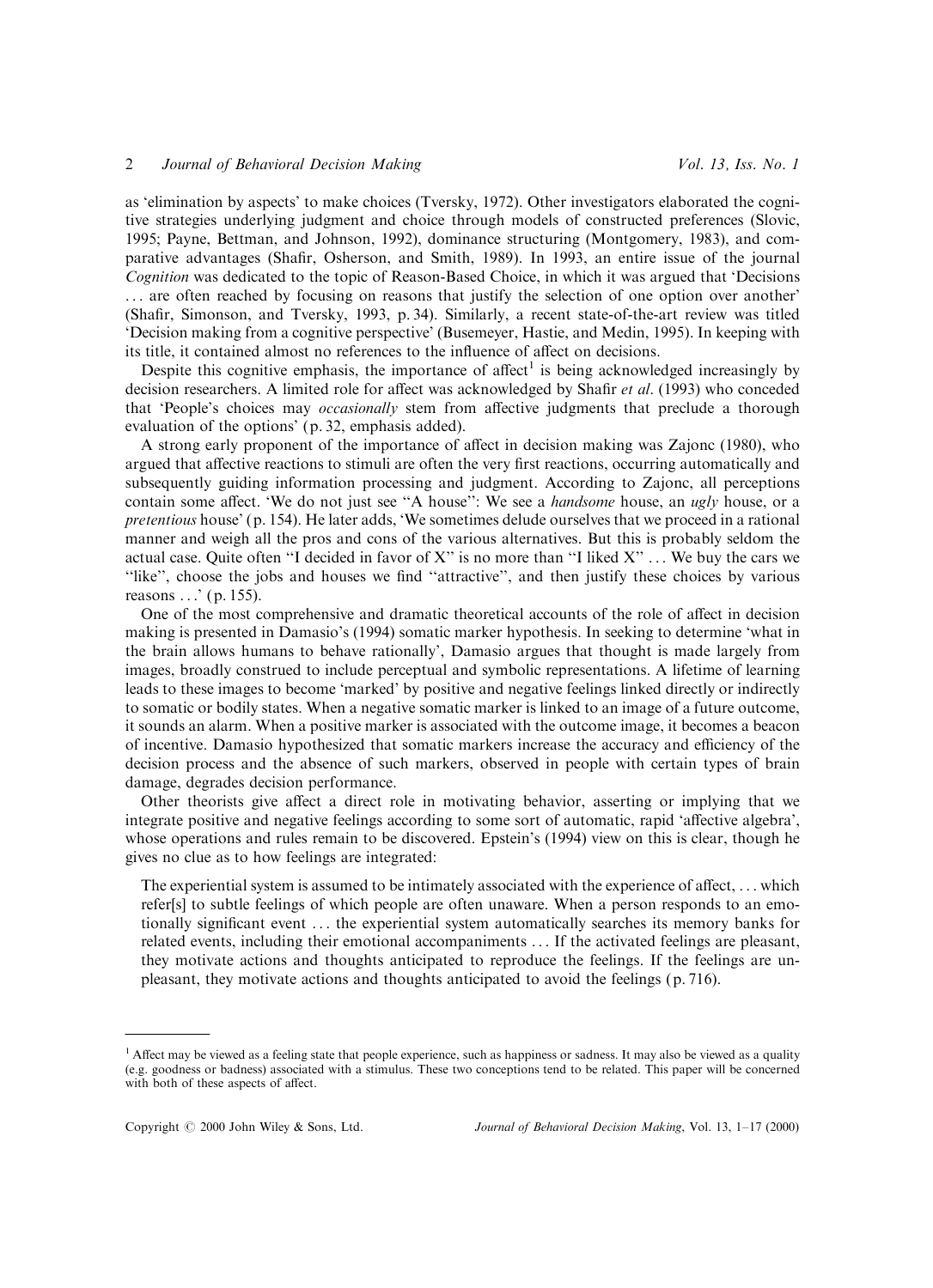Also emphasizing the motivational role of affect, Mowrer  $(1960a, b)$  conceptualizes conditioned emotional responses to images as prospective gains and losses that directly `guide and control performance in a generally sensible adaptive manner' (1960a, p. 30). He criticizes theorists who postulate purely cognitive variables such as expectancies as intervening between stimulus and response, reiterating the concern of Guthrie (1952) that we must be careful not to leave the organism at the choice point 'lost in thought'. Mowrer's solution is to view expectancies more dynamically (as conditioned emotions such as hopes and fears) which serve as motivating states leading to action.

Despite the increasing popularity of affect in research programs and recent attempts to acknowledge the importance of the interplay between affect and cognition, little progress has been made in developing a theory about the role of affect in judgment and decision making. Drawing on ideas about affect marking images (e.g. Damasio, 1994), which in turn motivates behavior (e.g. Epstein, 1994; Mowrer, 1960a, b), we propose that affect is an essential component in many forms of judgment and decision making. The ideas articulated below are intended as a first step toward encouraging the development of theory about, and methods for exposing, the role of affect in judgment.

The basic tenet in this paper is that images, marked by positive and negative affective feelings, guide judgment and decision making.<sup>2</sup> Specifically, we propose that people use an *affect heuristic* to make judgments. That is, representations of objects and events in people's minds are tagged to varying degrees with affect. People consult or refer to an 'affective pool' (containing all the positive and negative tags associated with the representations consciously or unconsciously) in the process of making judgments. Just as imaginability, memorability, and similarity serve as cues for probability judgments (e.g. the availability and representativeness heuristics), affect may serve as a cue for many important judgments. Using an overall, readily available affective impression can be far easier  $-\text{ more}$  $e$ fficient  $-$  than weighing the pros and cons or retrieving from memory many relevant examples, especially when the required judgment or decision is complex or mental resources are limited. This characterization of a mental short-cut leads us to label the use of affect an 'heuristic'.

To illustrate the role of affect in judgment, and show how we can ascertain people's use of the affect heuristic, we focus on a specific problem, namely, trying to explain the often observed inverse relationship between judgments of risk and benefit.

# USING THE AFFECT HEURISTIC TO EXPLAIN THE INVERSE RELATIONSHIP BETWEEN PERCEIVED RISK AND PERCEIVED BENEFIT

Within an analytic view of judgment and decision making, risk and benefit are distinct concepts. The nature of the gains attained from pursuit of a hazardous activity or technology is qualitatively different from the nature of the risks. For instance, the benefit gained from using roller blades (e.g. entertaining pastime) is different from the risk (e.g. injury from a car collision). Driving to work, eating beef, and using a cellular phone are other examples of activities with distinct benefits and risks. Though distinct, risks and benefits generally tend to be positively correlated. Whereas activities that bring great benefits may be high or low in risk, activities that are low in benefit are unlikely to be high in risk (if they were, they would be proscribed), suggesting the positive correlation in Exhibit 1.

Although risk and benefit may be positively correlated in the environment, numerous studies have shown them to be negatively related in people's minds. For example, Fischhoff et al. (1978), Slovic et al. (1991), and McDaniels et al. (1997) reported that for many hazards the greater the perceived benefit,

 $2$  This is not meant to imply that only affect influences judgment and decision making. Clearly, many other cognitive operations have been shown to be important (Payne, Bettman, and Johnson, 1993) and need to be integrated with our emerging understanding of the role of affect in judgments.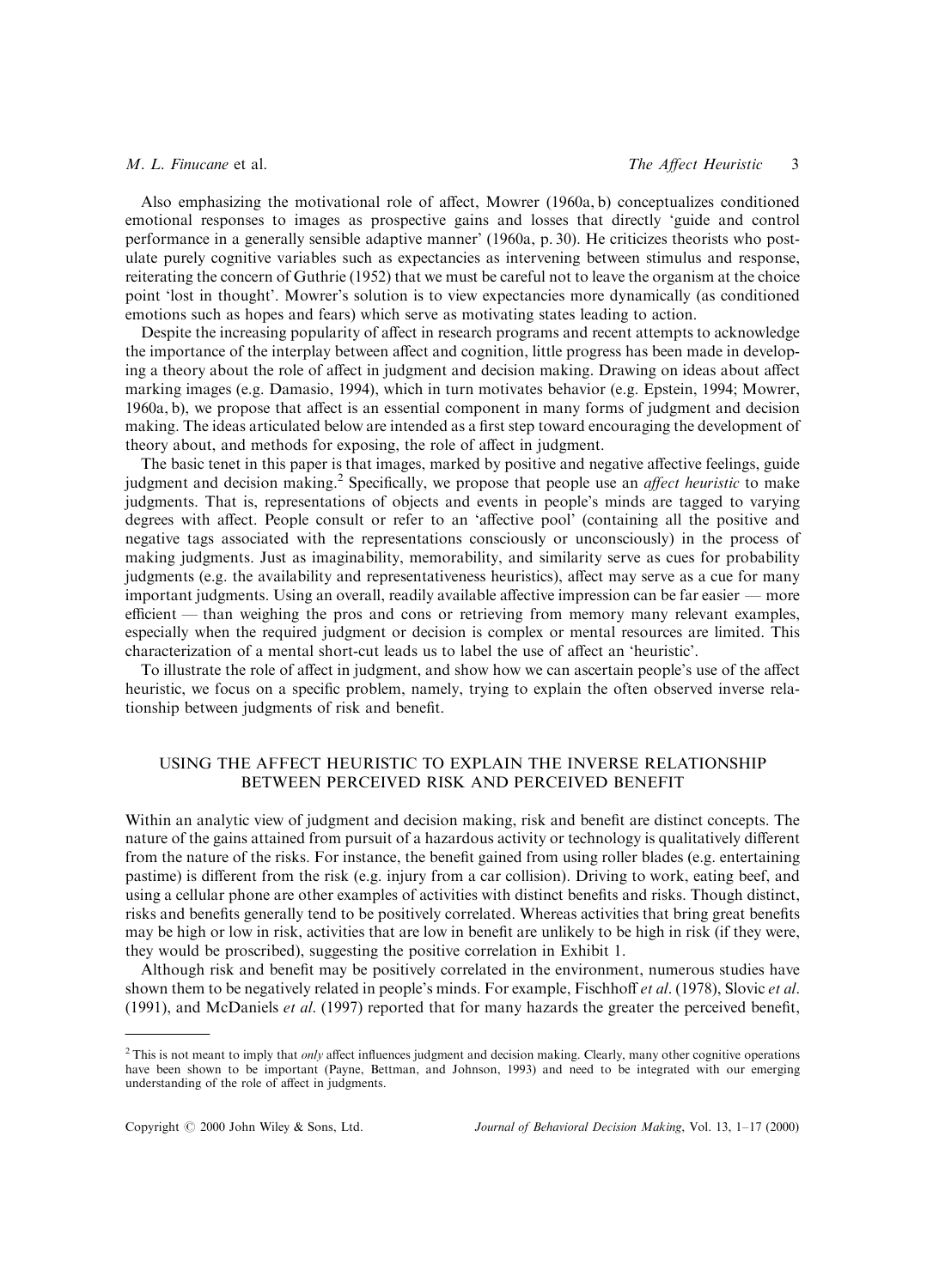#### 4 *Journal of Behavioral Decision Making*  $Vol. 13$ , *Iss. No. 1*



Exhibit 1. Hypothesized relationship between risk and benefit in the environment. Risk and benefit are *positively* correlated across activities

the lower the perceived risk, and vice versa. Smoking, alcoholic beverages, and food additives tend to be seen as very high in risk and relatively low in benefit, while vaccines, antibiotics, and X-rays tend to be seen as very high in benefit and relatively low in risk.

A study by Alhakami and Slovic (1994) suggested that risk and benefit may be inversely related in people's minds because an affective feeling is referred to when the risk or benefit of specific hazards is judged. Specifically, Alhakami and Slovic observed that the relationship between perceived risk and perceived benefit was linked to an individual's general affective evaluation of a hazard. If an activity was 'liked', people tended to judge its risks as low and its benefits as high. If the activity was 'disliked', the judgments were opposite  $-$  high risk and low benefit. The model implied by this behavior is similar to the model Zajonc proposed in 1980. Our model assumes that affect comes prior to, and directs, judgments of risk and benefit. See Exhibit 2.

Despite the evidence in support of the role of affect in judgment and decision making, a cognitive interpretation of Alhakami and Slovic's (1994) results cannot be excluded completely. Their experimental design cannot rule out the possibility that risk and benefit judgments are correlated negatively because individuals approach the judgment tasks analytically, producing a 'net riskiness' or 'net benefit' judgment rather than independent judgments of risk and benefit. That is, individuals may be making judgments (regardless of whether the rating scale focuses only on risk or on benefit) by deliberating on what the net difference between risk and benefit is for any particular item.



Exhibit 2. A model of the affect heuristic explaining the risk/benefit confounding observed by Alhakami and Slovic (1994). Judgments of risk and benefit are assumed to be derived by reference to an overall affective evaluation of the stimulus item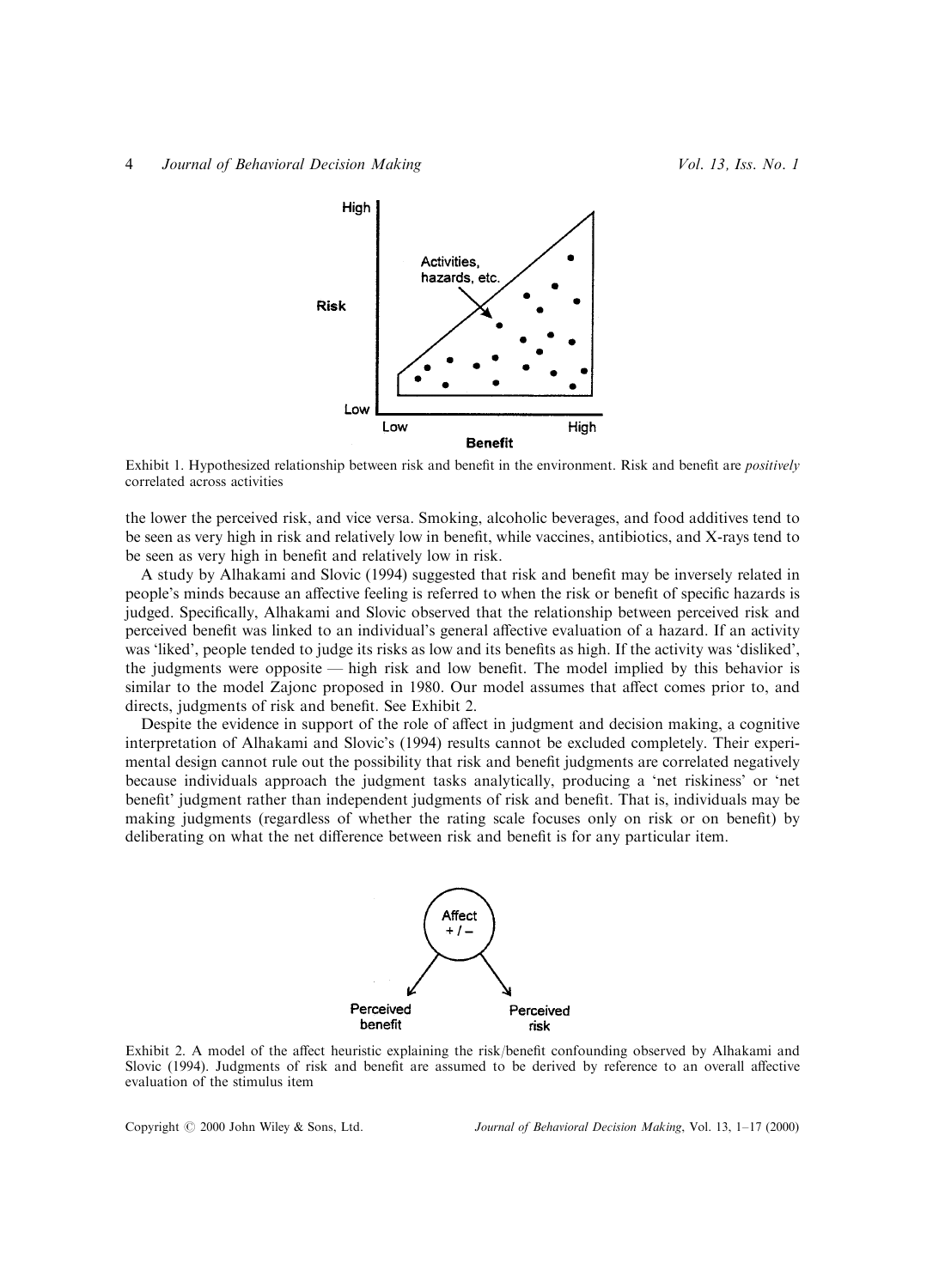# STUDY 1: RISK AND BENEFIT JUDGMENTS UNDER TIME PRESSURE

Study 1 attempted to rule out the possibility of a cognitive explanation of the inverse risk/benefit relationship by using a 'time-pressure' methodology (see Benson and Beach, 1996; Ordóñez and Benson, 1997). Inducing time pressure when individuals are making judgments has two main consequences compatible with the goal of exposing the importance of affect in judgment. As outlined by Maule and Svenson (1993), perception that time is limited may influence judgment by:

- (1) Inducing affective changes via a generally increased arousal level (making 'hot' affective processes more salient than analytical cognitive processes to individuals); and
- (2) Reducing cognitive resources available for analytic deliberation during risk and benefit judgments (because the awareness of time pressure demands that resources are allocated to monitoring the time available).

Most time-pressure research has examined how cognitive processes and outcomes change as a result of the minimization of cognitive effort (see Beach and Mitchell, 1978; Edland and Svenson, 1993; Kerstholt, 1994; Payne, Bettman, and Johnson, 1988; Svenson, Edland, and Slovic, 1990). However, from our perspective the methodology is relevant because of its potential for manipulating individuals' heuristic reliance on affect when making judgments.

So far, few researchers have exploited the potential of time-pressure studies to highlight the use of affectively-based heuristics. One exception was an examination of the influence of attitudes and stereotypes on judgments of people belonging to particular social categories by Dijker and Koomen (1996). They found greater differences between 'ingroup' and 'outgroup' targets when judgments were made under time pressure, suggesting that when processing is difficult people tend to use an 'acceptability heuristic' (i.e. the tendency to produce socially acceptable judgments; see Tetlock, Skitka, and Boettger, 1989). Dijker and Koomen reported that under time pressure subjects seemed to base their judgments on both positive and negative aspects of their attitudes; they concluded that emotional responses toward social groups are important components in judgments. Similarly, we anticipated that reliance on affect in the domain of judgments about hazards could be exposed by inducing time pressure.

According to the affect heuristic, people may judge the risks and benefits of hazards by accessing a pool of positive and negative feelings they associate with the hazards. The affect heuristic is more efficient than analytic processing. Thus, compared with individuals under no time pressure, we expected those under time pressure to rely more heavily on affect because efficiency is important. Stronger negative correlations between risk and benefit judgments were expected for participants in the *time*pressure than in the no-time-pressure condition.

### Method

#### Participants

Fifty-four first-year Psychology students from the University of Western Australia (mean age 19 years) participated in the study for course credit. Females constituted 78% of the sample.

#### Design

Participants were randomly assigned to one of two conditions (time pressure or no time pressure) and to one of two counterbalancing orders (risk judgments followed by benefit judgments, or vice versa).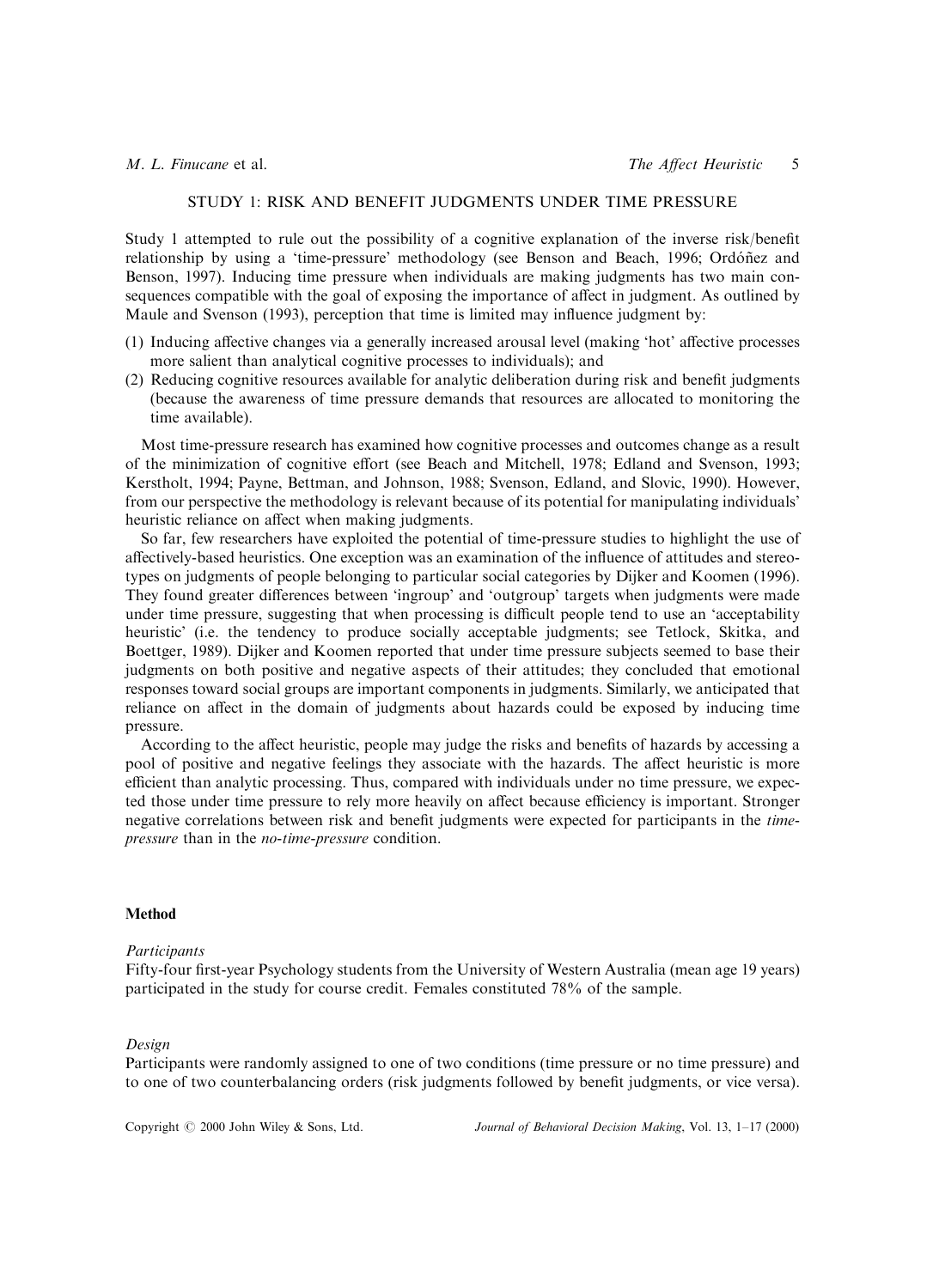# 6 *Journal of Behavioral Decision Making*  $Vol. 13$ , *Iss. No. 1*

### Apparatus

Stimuli were presented via computer, using MetaCard 2.1.2 on an IBM 486 (DX-4100) with a 15-inch monitor.

#### Stimuli and procedure

All instructions were presented on the computer monitor. First, participants learned that they would be making judgments about the risk (or benefit) of various activities and technologies for Australian society as a whole, on a 7-point scale ranging from *not at all risky (beneficial)* to very risky (*beneficial*). The scale was shown and the end-point labels flashed in yellow to attract participants' attention. The participants were then shown how to move the mouse and click on the scale to make a rating. For the time-pressure condition, the instructions next indicated, in capital letters, that only a short time would be available for participants to click on the scale for each item and that a response must be made before a clock shown at the bottom of the screen ticked down completely from green to red. A demonstration of the clock ticking down was given. For the no-time-pressure condition, participants were instructed to take as much time as they wanted to complete the ratings; no clock was present.

Participants were presented with eight hazardous facilities or activities for rating in practice trials, and 23 items for the experimental trials (e.g. cars, chemical plants). The beginning of each trial was signaled by the computer with the sound of a bell, at which time the name of the item was shown in the middle of the monitor (and the clock in the time-pressure condition began to tick down). Pilot testing  $(n = 10)$  under the no-time-pressure condition showed that about 5.2 seconds was one standard deviation faster than the mean times for risk and benefit ratings. Thus, in the time-pressure condition the clock was set to run out of time after 5.2 seconds for each item, at which point a yellow sign flashed above the scale saying 'You MUST click on the scale NOW', and the computer made a beeping sound until a rating was made.

Each participant received the items in a different random order. When all items had been rated on the first scale (either risk or benefit), the instructions were shown for the second (benefit or risk) scale, and all items were presented in a different random order again for rating.

### **Results**

#### Manipulation check

As expected, participants in the time-pressure condition took significantly less time to do the risk judgments than did participants in the no-time-pressure condition ( $M = 101.24$  seconds,  $SD = 15.94$ ) versus  $M = 127.27$  seconds,  $SD = 29.12$ );  $t(52) = 4.11$ ,  $p < 0.001$ . The same was true for the benefit judgments ( $M = 100.71$  seconds,  $SD = 14.16$  versus  $M = 126.57$  seconds,  $SD = 34.57$ );  $t(52) = 3.65$ ,  $p < 0.001$ .

#### Correlations

The correlation between judged risk and judged benefit across the 23 items based on mean ratings was  $-0.80$  for the time-pressure condition and  $-0.75$  for the no-time-pressure condition. Both these correlations are heavily influenced by two extreme items, cigarettes (Benefit  $M = 1.29$ , Risk  $M = 6.22$ for time pressure; Benefit  $M = 1.79$ , Risk  $M = 6.33$  for no time pressure) and solar power (Benefit  $M = 6.26$ , Risk  $M = 1.68$  for time pressure; Benefit  $M = 6.21$ , Risk  $M = 1.55$  for no time pressure). There were no other means less than 2.37 and only two other means greater than 5.88 (air travel, Benefit  $M = 6.10$  for no time pressure and Risk  $M = 6.02$  for time pressure). Nonetheless, correlations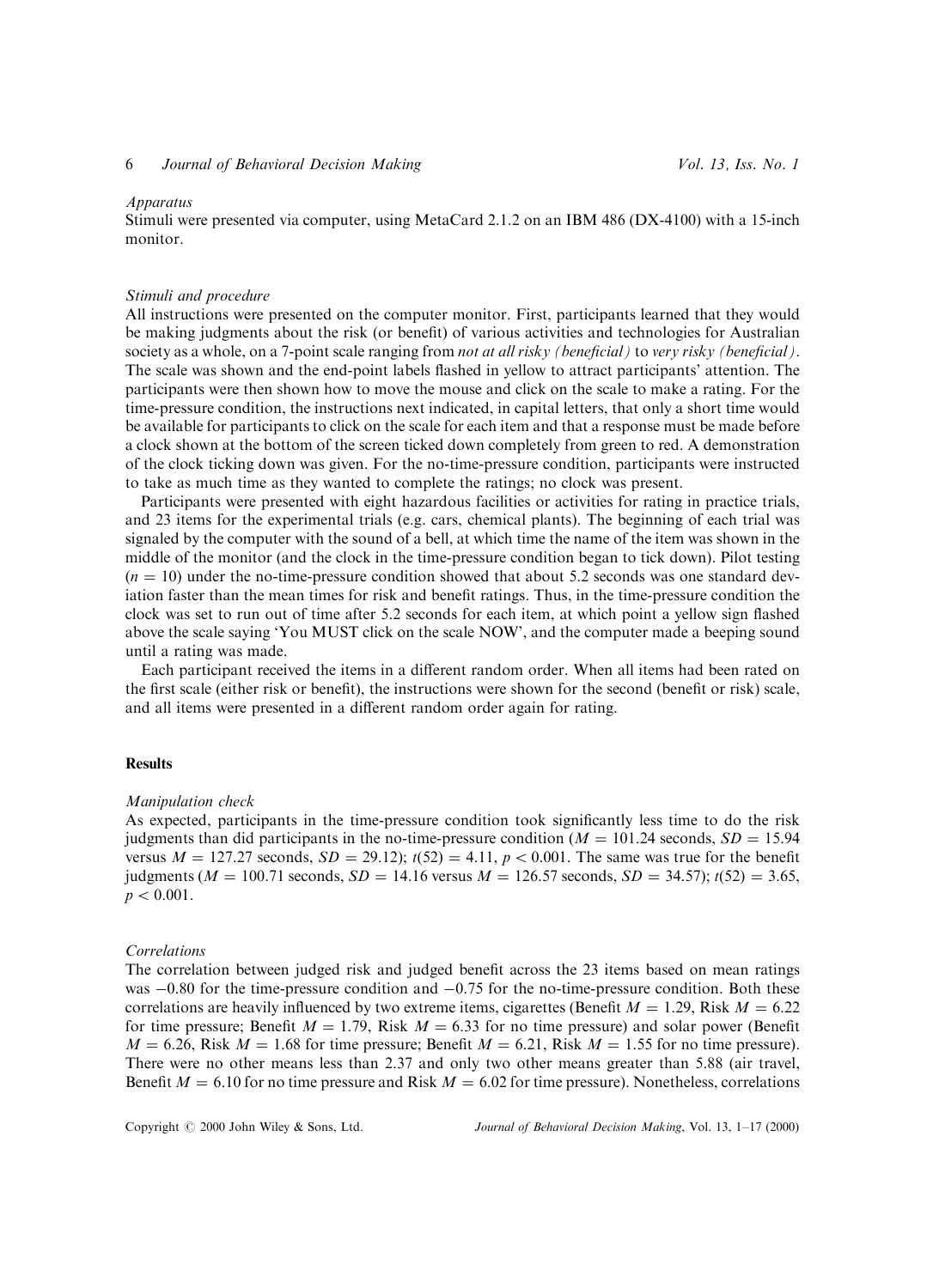calculated after eliminating cigarettes and solar power showed the same results: negative relationships between judged risk and judged benefit, with correlations of  $-0.69$  under time pressure and  $-0.62$ under no time pressure.

Correlations calculated on each individual's ratings across the 21 items showed the same pattern. For the time-pressure condition, the mean correlation was  $-0.45$ ; the range was from  $-0.95$  to  $+0.28$ ; 27 of the 28 participants' correlations in this condition were negative (96%). For the no-time-pressure condition, the mean correlation was  $-0.33$ ; the range was from  $-0.73$  to  $+0.30$ ; 22 of the 26 participants' correlations were negative (85%). The difference between the two mean correlations approached significance;  $t(52) = 1.64$ ,  $p = 0.05$ , one-tailed.

Another way of looking at these data is via individual differences. If people use the affect heuristic, then a person who has a positive feeling about, say, Cellular Phones, will rate it higher on benefit and lower on risk than will another person whose affect is not so positive. This will induce a negative correlation between risk and benefit ratings for Cellular Phones across participants.

As shown in Exhibit 3, correlations across participants between rated risk and rated benefit were negative for all but one of the 23 items in the time-pressure condition, and for all but four items in the no-time-pressure condition. As expected, the correlations were more strongly negative under time pressure than under no time pressure for most items (19 out of 23). For the time-pressure condition, 13 correlations were significantly negative (eight at the 0.01 level, and five at the 0.05 level), while only

| Item                 | Time pressure | No time pressure |
|----------------------|---------------|------------------|
| Alcoholic beverages  | $-0.71**$     | 0.07             |
| Water fluoridation   | $-0.68**$     | $-0.33$          |
| Chemical plants      | $-0.62**$     | $-0.10$          |
| Eating beef          | $-0.53**$     | $-0.30$          |
| Food preservatives   | $-0.52**$     | $-0.24$          |
| Cars                 | $-0.48**$     | $-0.36*$         |
| Cigarettes           | $-0.48**$     | $-0.24$          |
| Pesticides           | $-0.47**$     | $-0.07$          |
| Natural gas          | $-0.41*$      | 0.13             |
| Chemical fertilizers | $-0.41*$      | $-0.07$          |
| Explosives           | $-0.39*$      | $-0.10$          |
| Cellular phones      | $-0.36*$      | $-0.44*$         |
| Food irradiation     | $-0.35*$      | $-0.01$          |
| Roller blades        | $-0.31$       | $-0.02$          |
| Nuclear power plants | $-0.30$       | $-0.07$          |
| Surfing              | $-0.28$       | 0.01             |
| Swimming pools       | $-0.27$       | $-0.28$          |
| Solar power          | $-0.27$       | $-0.03$          |
| Railroads            | $-0.25$       | $-0.02$          |
| Air travel           | $-0.22$       | 0.21             |
| Motorcycles          | $-0.20$       | $-0.16$          |
| Microwave ovens      | $-0.06$       | $-0.23$          |
| <b>Bicycles</b>      | 0.02          | $-0.04$          |
| Mean $r$             | $-0.37$       | $-0.12$          |

Exhibit 3. Correlations across participants between perceived risk and perceived benefit under time-pressure  $(N = 28)$  and no-timepressure ( $N = 26$ ) conditions.

 $*<sub>p</sub> < 0.05$  (one-tailed)

 $**p < 0.01$  (one-tailed)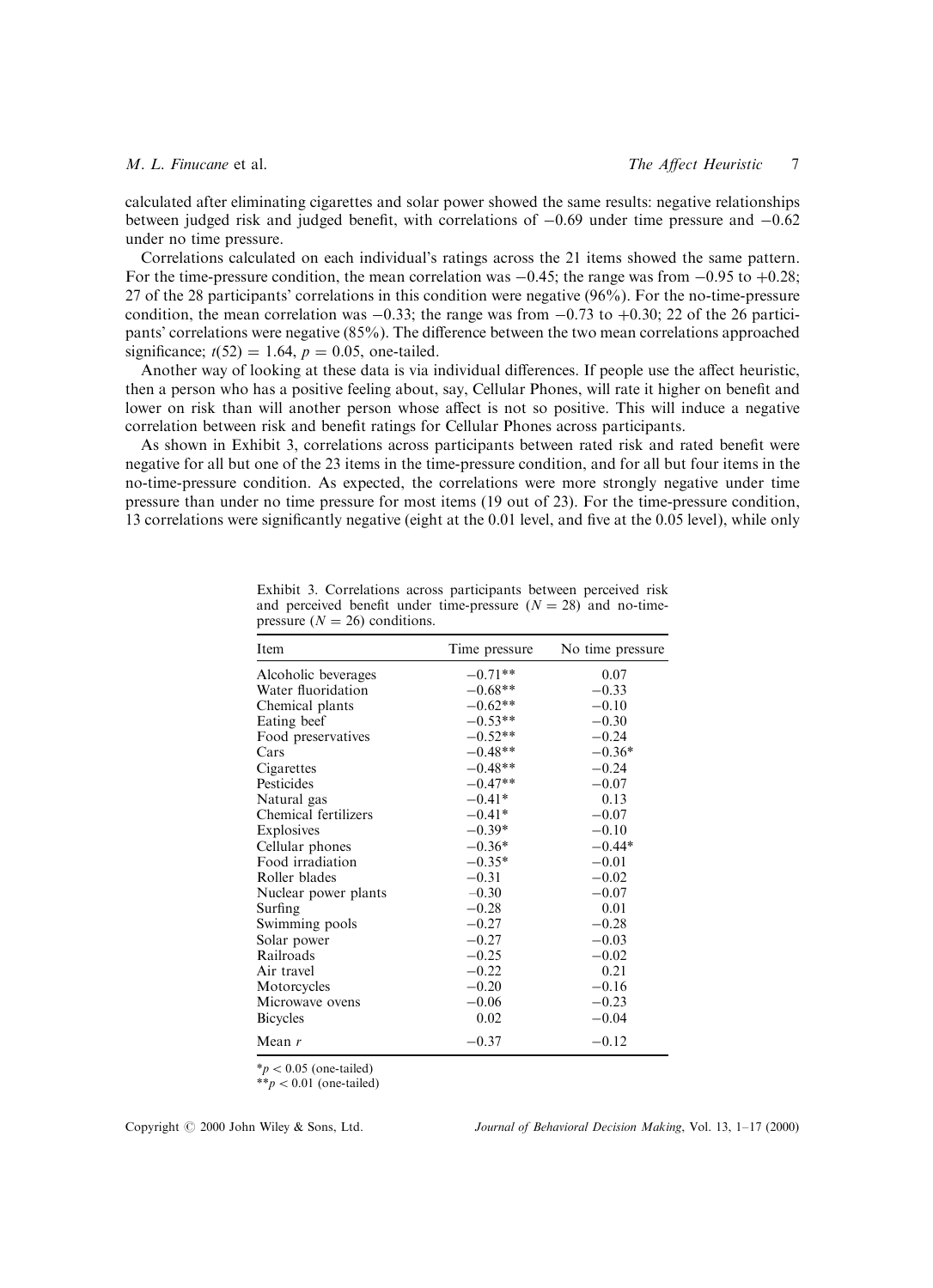# 8 *Journal of Behavioral Decision Making*  $Vol. 13$ , *Iss. No. 1*

two items showed a significant negative correlation for the no-time-pressure condition. The highest negative correlations under time pressure were found for alcoholic beverages  $(r = -0.71)$ , water fluoridation ( $r = -0.68$ ), chemical plants ( $r = -0.62$ ), eating beef ( $r = -0.53$ ), food preservatives  $(r = -0.52)$ , cars  $(r = -0.48)$ , cigarettes  $(r = -0.48)$ , and pesticides  $(r = -0.47)$ . In contrast, the highest negative correlations under no time pressure were more modest, including cellular phones  $(r = -0.44)$ , cars  $(r = -0.36)$ , and water fluoridation  $(r = -0.33)$ ; see Exhibit 3. At the item level, the difference between the correlation under time pressure and the correlation under no time pressure was statistically significant for alcoholic beverages ( $p < 0.001$ ), and for water fluoridation, chemical plants, natural gas, and pesticides ( $p<0.05$ ).

### **Discussion**

Study 1 investigated the inverse relationship between risk and benefit judgments under conditions designed to limit the use of analytic thought and enhance the use of the affect heuristic. As expected, we found that the inverse relationship strengthened when time pressure was introduced. The stronger inverse relationship under time pressure was demonstrated in terms of more negative correlations between perceived benefit and perceived risk, within individuals over hazards and within hazards over individuals. The results are consistent with theories suggesting that people use affect to make judgments (Zajonc, 1980) and that affect is an important evaluation mechanism in risk perception (e.g. Alhakami and Slovic, 1994; Peters and Slovic, 1996; Slovic, 1997).<sup>3</sup>

Reliance on the affect heuristic seems to be exposed more clearly when people's opportunity for analytic deliberation is reduced and an efficient mode of judgment is needed. The results are consistent with Dijker and Koomen's (1996) report that time pressure reduces people's use of data-driven, attribute-based processing strategies and increases reliance on a more holistically evaluative strategy (in their case, attitudes). Although Dijker and Koomen refer to reliance on attitudes as a schemadriven strategy, which seems to have a cognitive connotation, their discussion underlines the importance of considering the affective components (emotional responses) of attitudes that affect judgments. Likewise, we suggest that reliance on affective processes to make quick judgments when cognitive processing is difficult is exhibited in our time-pressure condition and is an underexplored explanation of time-pressure effects.

Finally, of note is that the correlations found in Study 1 in the no-time-pressure condition for many items are smaller (i.e. less negative) than those found previously (e.g. water fluoridation; Alhakami and Slovic, 1994). The discrepancies may be due to methodological differences. In the present study we urged participants in the no-time-pressure condition `to take as much time as desired', whereas participants in the Alhakami and Slovic study worked quickly through the ratings as part of a longer experiment. Making the task part of a larger set of demands may implicitly induce some sense of time pressure for participants. Cultural differences may also have contributed to the results. Alhakami and Slovic used American participants, but the present study was conducted in Australia where the risks and benefits of hazards may be experienced or perceived differently from the risks and benefits found in an American context (Finucane and Maybery, 1996; Rohrmann, 1994).

<sup>&</sup>lt;sup>3</sup>A perceptive reviewer of this manuscript has questioned whether the results we observed may have been due to simple mechanical factors such as smaller movements from starting points or anchors in the time-pressure condition. We believe this to be unlikely because there was no anchor to start from for each trial, and because there is no obvious relationship between the physical demands of the task and the changes in response necessary to produce increased negative correlations under time pressure.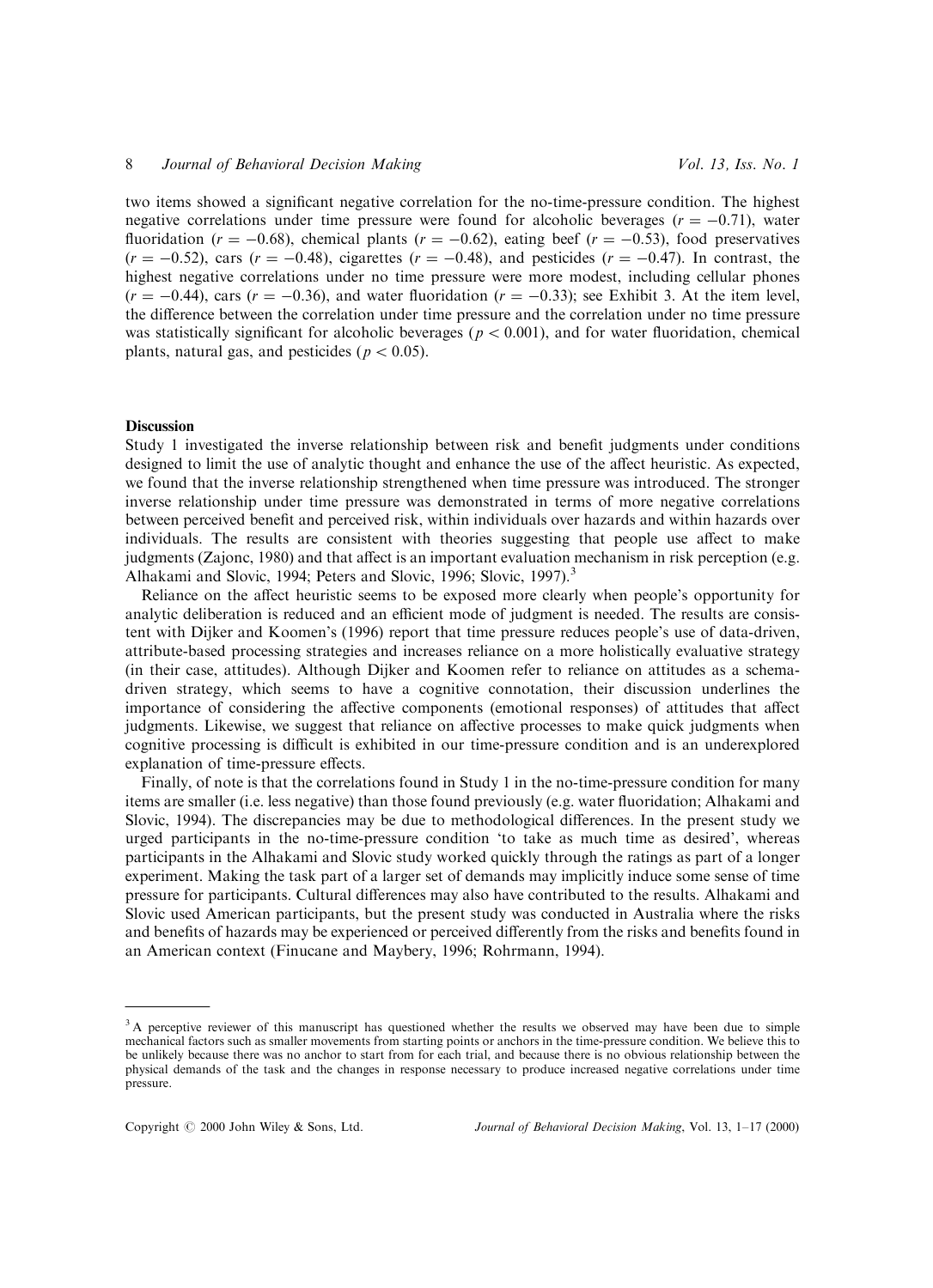# STUDY 2: MANIPULATING AFFECT BY PROVIDING RISK AND BENEFIT INFORMATION

Study 1 tested the affect heuristic by experimentally manipulating time pressure to force greater reliance on affect. Study 2 carried out another, but very different, experimental test of the affect model. The basic idea is simple. If people consult their overall affective evaluation of an item (say, nuclear power) when judging its risk and benefit, then raising or lowering the favorability of the affective impression should alter both the risk and benefit judgments derived from that impression. That is, we expect risk and benefit judgments for a hazard to be congruent with the overall affective evaluation of the hazard.

One way to alter the favourability of the overall impression is through provision of information. For example, nuclear power could take on a more favourable affective evaluation as a result of information indicating that it has high benefit or, alternatively, that it has low risk.

According to the affect model, information indicating that the benefit is high should lead to a more favorable affective impression and thus to lower judgments of risk (because risk would be derived from the more favorable overall impression and a more attractive technology would be judged to have lower risk). Similarly, information that the risk is low should lead to an inference that the benefit is high (again because the technology has been made more attractive overall). These two predictions are summarized in parts A and B of Exhibit 4 and in rows 1 and 4 of Exhibit 5. In parallel fashion, overall positive affect towards nuclear power could be decreased by information indicating that benefit is low or risk is high, as shown in parts C and D of Exhibit 4. The model predicts that decreasing the overall affective favorability of nuclear power by decreasing perceived benefit would lead to an increase in



Exhibit 4. Model showing how information about benefit (A) or information about risk  $(B)$  could increase the global affective evaluation of nuclear power and lead to inferences about risk and benefit that are affectively congruent with the information input. Similarly, information could decrease the global affective evaluation of nuclear power as in C and D, resulting in inferences that are opposite those in A and B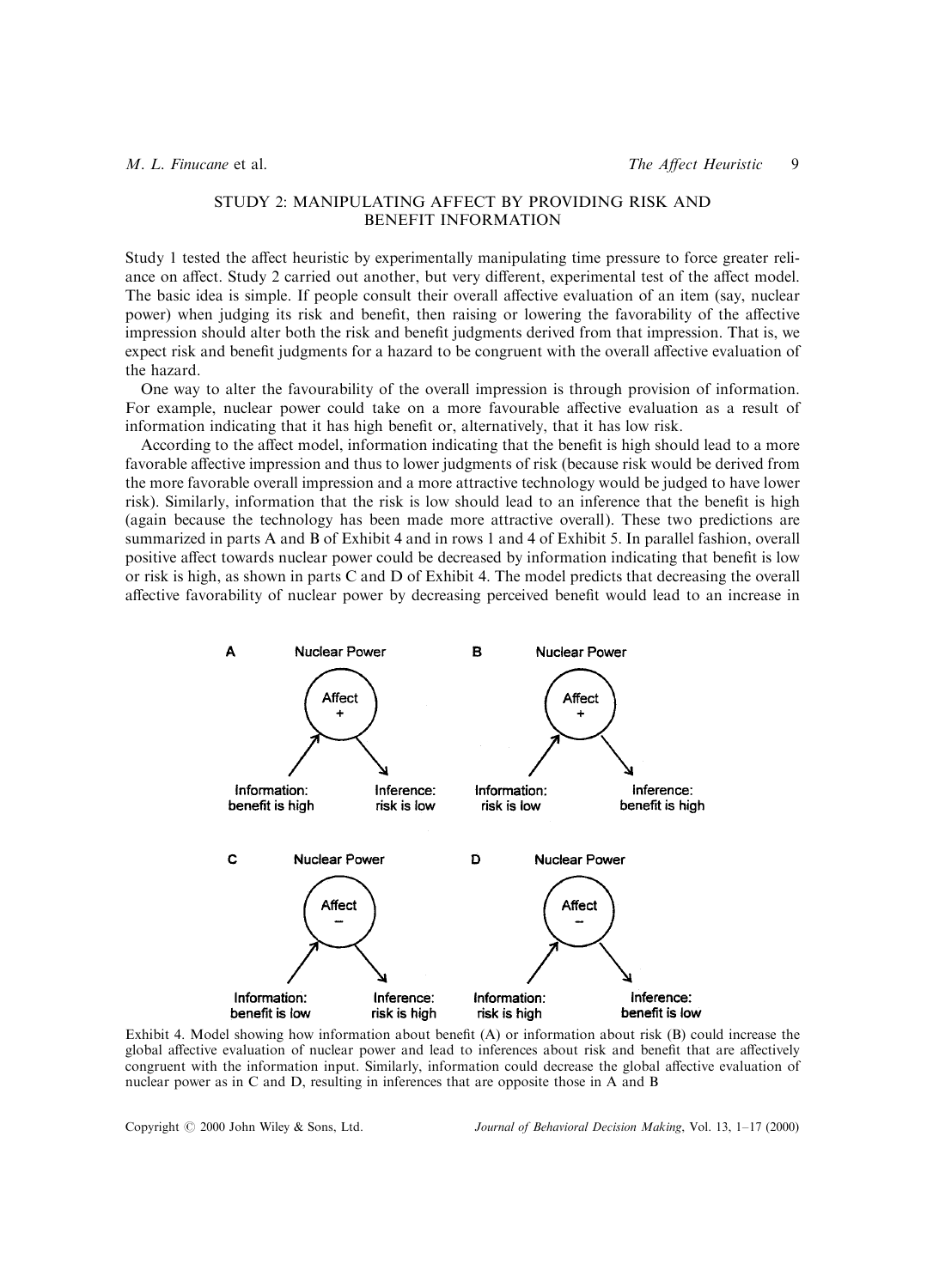| Information content   | Predicted effect on nonmanipulated attribute |
|-----------------------|----------------------------------------------|
| $(1)$ Benefit is high | Decrease perceived risk                      |
| $(2)$ Benefit is low  | Increase perceived risk                      |
| $(3)$ Risk is high    | Decrease perceived benefit                   |
| $(4)$ Risk is low     | Increase perceived benefit                   |

Exhibit 5. Manipulations of benefit and risk information and predicted effects on the nonmanipulated attribute

perceived risk. Similarly, decreasing favorability by increasing perceived risk should lead to a decrease in judgments of benefit. These predictions are summarized in rows 2 and 3 of Exhibit 5.

We can contrast these predictions, based upon the affect heuristic, with an alternative prediction derived from a cognitive analysis. Since care is taken in this design to provide information only about risk or only about benefit, it should be difficult for the respondent to analytically derive a congruent judgment (e.g. benefit is high) from the information given (e.g. risk is low). Therefore, one might expect the nonmanipulated attribute (benefit in this case) to remain unchanged upon receipt of information pertaining to the other attribute (risk in this case). This explanation would thus predict little or no systematic effect of the information on benefit, the nonmanipulated attribute.

# Method

### **Participants**

Two hundred and thirteen undergraduate students from the University of Oregon (mean age 21 years) participated in the study. Females constituted 49% of the sample.

#### Design

A mixed, 4 (affective information: high risk/low risk/high benefit/low benefit)  $\times$  3 (technologies: nuclear power/natural gas/food preservatives) design was used, with the first factor between-subjects and the second factor within-subjects. Participants were randomly assigned to one of the four experimental conditions that corresponded to the use of vignettes designed to increase or decrease perceived risk and perceived benefit. The high-risk and high-benefit conditions each included 56 participants; for the low-risk and low-benefit conditions there were 54 and 53 participants, respectively. Three vignettes were given to participants in each condition: one each about nuclear power, natural gas, and food preservatives.

# Stimuli and procedure

Participants completed a questionnaire as part of a larger series of judgment studies. Initially, ratings of each technology's benefits and risks were elicited. For example, participants were asked 'In general, how beneficial do you consider the use of natural gas to be to US society as a whole?' and made ratings on 10-point scales ranging from *not at all beneficial* to very beneficial. A similar question and scale was used for eliciting risk ratings.

Next, instructions indicated to participants that the subsequent pages contained some general information about the benefits (risks) associated with each of several technologies, and even though it was recognized that there were some risks (benefits) associated with these technologies, the latter would not be dealt with at this time (see the Appendix for examples from the nuclear power series).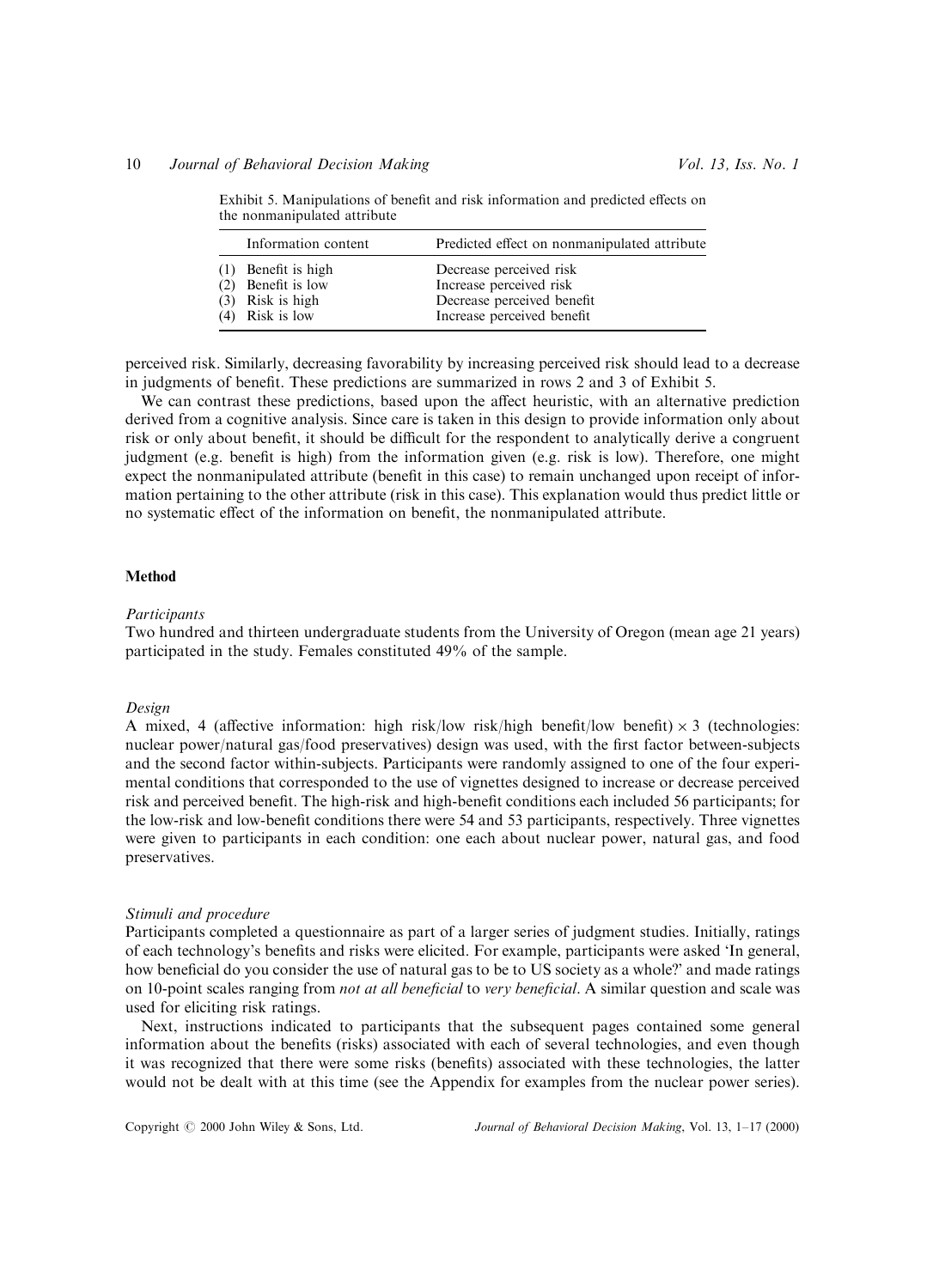Participants were told that after they had read the information they would be asked to make several judgments about each technology. The questions and 10-point scales used to collect risk and benefit ratings following the vignettes were identical to those that preceded the vignettes.

# Results

Ratings of risk and benefit before and after the information manipulation was presented were averaged across participants. The effect of the manipulation was assessed by  $(1)$  taking the mean difference in the ratings for the *manipulated* attribute and dividing by the standard error of the mean to produce a tvalue, and (2) calculating a similar t-value for the nonmanipulated attribute.

For example, the brief paragraph about nuclear power given to 56 subjects in the low-risk condition (see Appendix) led the mean judged risk from nuclear power to decrease from 7.48 (prior to information) to 6.61 (post-information;  $t = -2.54$ ;  $p < 0.01$ . The judged benefits of nuclear power increased, as predicted, after receipt of the information about low risk, moving from 5.25 (prior to information) to 6.02 (post-information);  $t = 3.33$ ;  $p < 0.01$ . All 12 such t-values (three technologies by four experimental conditions) are plotted in Exhibit 6. The affect model predicts that the nonmanipulated attribute would change in a direction affectively congruent with the manipulation. That is, if the manipulation was designed to decrease perceived risk, then perceived benefit should increase, etc., leading to an inverse relationship between the manipulated and nonmanipulated attributes. As predicted, the nonmanipulated attribute generally changed in the direction affectively congruent with the manipulation (the only exceptions were Food LB and Nuclear LB). The correlation across the 12 data points was  $-0.75$ .

Perhaps more informative than the aggregated data in Exhibit 6 are the reactions of individual subjects to the information manipulations. Recall that each of the 219 subjects received three vignettes, making a total of  $219 \times 3 = 657$  attempted manipulations of affect and response. As noted in the



Exhibit 6. T-values for manipulated versus nonmanipulated attributes for four information manipulations (high risk, low risk, high benefit, and low benefit) about three technologies (nuclear power, natural gas, and food preservatives)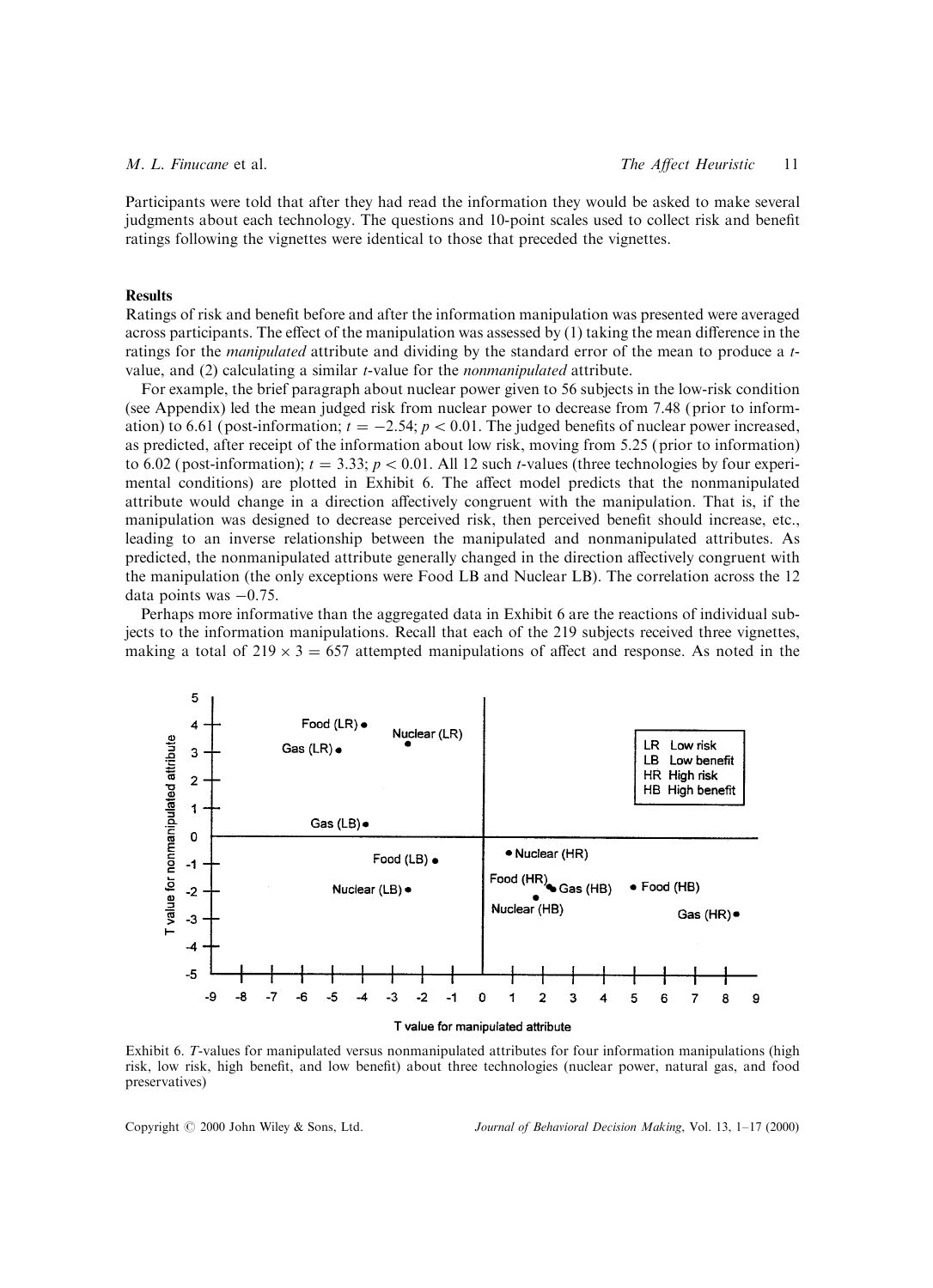# 12 Journal of Behavioral Decision Making Theorem 12 Vol. 13, Iss. No. 1

| Condition           | manipulation<br>worked | Percent of trials that Percent of trials that<br>effect was opposite<br>manipulation | Percent of trials<br>no change |
|---------------------|------------------------|--------------------------------------------------------------------------------------|--------------------------------|
| High benefit        | 50                     | 16                                                                                   | 34                             |
| Low benefit         | 47                     | 19                                                                                   | 35                             |
| High risk           | 47                     | 18                                                                                   | 35                             |
| Low risk            | 58                     | 13                                                                                   | 29                             |
| Natural gas         | 57                     | 11                                                                                   | 32                             |
| Nuclear power       | 45                     | 21                                                                                   | 34                             |
| Food preservatives  | 49                     | 17                                                                                   | 33                             |
| Overall $(N = 657)$ | 50                     | 16                                                                                   | 33                             |

Exhibit 7. Effect of the manipulation on the attribute that was manipulated

Exhibit 8. Effect of the risk and benefit manipulations on judgments about the nonmanipulated attribute

|                                                          | Effect on the nonmanipulated attribute          |                                                              |                                   |  |
|----------------------------------------------------------|-------------------------------------------------|--------------------------------------------------------------|-----------------------------------|--|
| Effect on the manipulated attribute                      | Percent of<br>trials<br>prediction<br>confirmed | Percent of<br>trials change<br>was opposite<br>of prediction | Percent<br>of trials<br>no change |  |
| Manipulation worked<br>$N = 331 (50.4\%)$                | 45 <sup>a</sup>                                 | 23                                                           | 31                                |  |
| No change<br>$N = 218(33.2\%)$                           | 20                                              | 15                                                           | 64                                |  |
| Change was contrary to manipulation<br>$N = 108(16.4\%)$ | 26                                              | 33                                                           | 41                                |  |
| Total<br>$N = 657$                                       | 34                                              | 22                                                           | 44                                |  |

aThe corresponding percentages for natural gas, nuclear power, and food preservatives were 46, 41, and 49, respectively

bottom row of Exhibit 7, the manipulation worked for 50% of the attempts (judgments of perceived risk increased after receipt of information saying risk was high; judgments of perceived benefit decreased after receipt of information saying benefit was low; etc.). The judgment remained unchanged after receipt of information for 33% of the attempts and the judgment changed in the wrong direction 16% of the time. The success of the manipulation was slightly higher in the low-risk condition (58%) and for the natural gas information set (57%). The manipulation was somewhat less successful for nuclear power (45%).

Exhibit 8 shows the change in judgments regarding the nonmanipulated attribute, after the information manipulation occurred. Note that for the 331 cases in which the information worked as intended on the manipulated attribute, the effect on the nonmanipulated attribute was in the affectively congruent direction (as predicted) for 45% of the cases. There was no change in the nonmanipulated attribute for 31% of those cases and there was a change that went in the same direction as the manipulation (opposite the prediction) for 23% of the cases. In sum, when the information manipulation worked, the judgment of the nonmanipulated attribute tended to move in the predicted direction. The results clearly differ from what would be predicted from a cognitive model that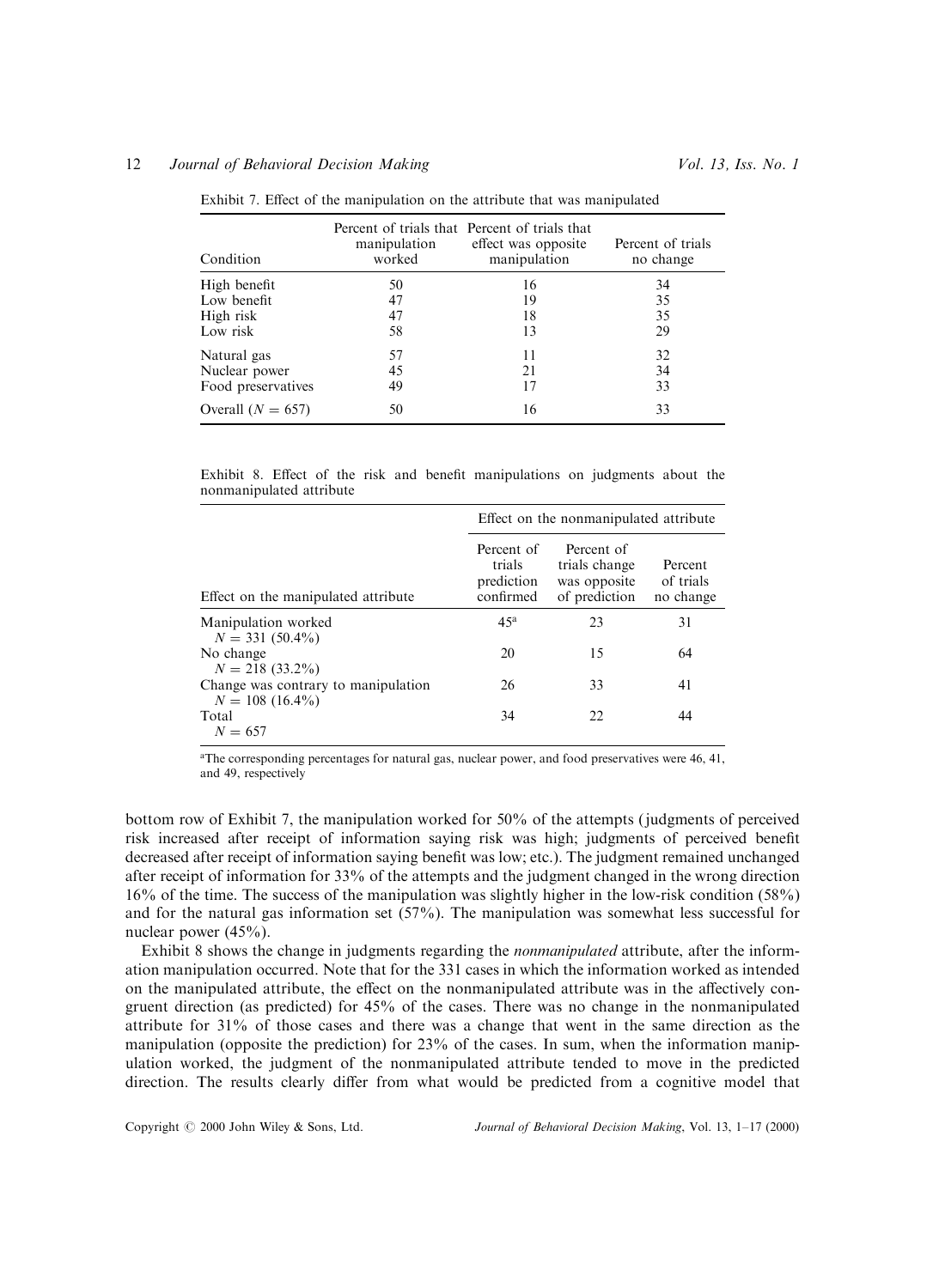recognized the lack of direct relevance between the information provided about risk (or benefit) and the judgment requested regarding the nonmanipulated attribute.

The predicted response was much less frequent when the manipulation failed to cause a change in judgment (in Exhibit 8, compare the first column of data in row 2 with the first data column in row 1). Interestingly, when the information produced a change in the manipulated attribute that was in the wrong direction (row 3 of the table), the judgment of the nonmanipulated attribute moved in a direction opposite (but effectively congruent with) the change in the first judgment on 33% of the occasions, giving further indication of the tendency for risk and benefit judgments to move in inverse relationship to one another.<sup>4</sup>

# **Discussion**

The results of Study 2 confirmed the prediction that evaluative judgments on one affective attribute can be influenced by experimentally manipulating information on another affective attribute. The findings are generally consistent with the idea that people use the affect heuristic to make judgments about risk and benefit.

Importantly, Study 2 showed that the inverse relationship between perceived risk and perceived benefit found in Study 1 and other previous studies (e.g. Alhakami and Slovic, 1994) is causally determined. That is, the study demonstrated a causal relationship by means of a direct experimental manipulation of risk and benefit. When the manipulation worked (i.e. when information increased perceived risk or benefit) the expected affectively congruent but inverse effect was found on the nonmanipulated attribute (i.e. perceived benefit or risk decreased).

The results demonstrate a phenomenon in risk perception that is similar to the halo effect, a tendency toward affectively consistent judgments. Previous researchers have found that the favorability of the overall impression of an attitude object is a good predictor of how strongly positive or negative qualities are ascribed to the object (Klauer and Stern, 1992). For example, an object judged favorably overall tends to be given more positive than negative evaluations on specific dimensions. The results of the present study demonstrate a similar effect: changing people's perception of one attribute (e.g. increasing risk) tended to influence ratings on another attribute (e.g. decreasing benefit). Thus, a confounding between risk and benefit judgments is revealed, which we believe occurs because people are consulting their overall affective evaluation of the item when judging its risk and benefit.

### GENERAL DISCUSSION

In this paper we have used two different approaches to study the affect heuristic. Neither approach rules out the use of cognitive strategies by individuals, but together the studies strongly suggest that affect plays an important role in the types of risk/benefit judgments investigated here. We do not claim that this paper represents a comprehensive or exhaustive approach, merely a beginning. Ultimately, synthesis of findings from diverse methodologies will clarify our understanding of the role of affect in judgment. For now, the present studies highlight the importance of considering affect in judgment processes, and specifically suggest that the inverse relationship between risk and benefit judgments can be explicated at least partially by reference to the affect heuristic.

<sup>4</sup> An example of this would be the case where information indicating that the risk of nuclear power was low led a subject to increase his or her judgment of the risk from nuclear power (a change contrary to the manipulation) and then to decrease the judged benefit of nuclear power. The benefit judgment moved in a direction opposite of that predicted by the information manipulation, but it changed in a way that was affectively consistent with the increased judgment of nuclear risk.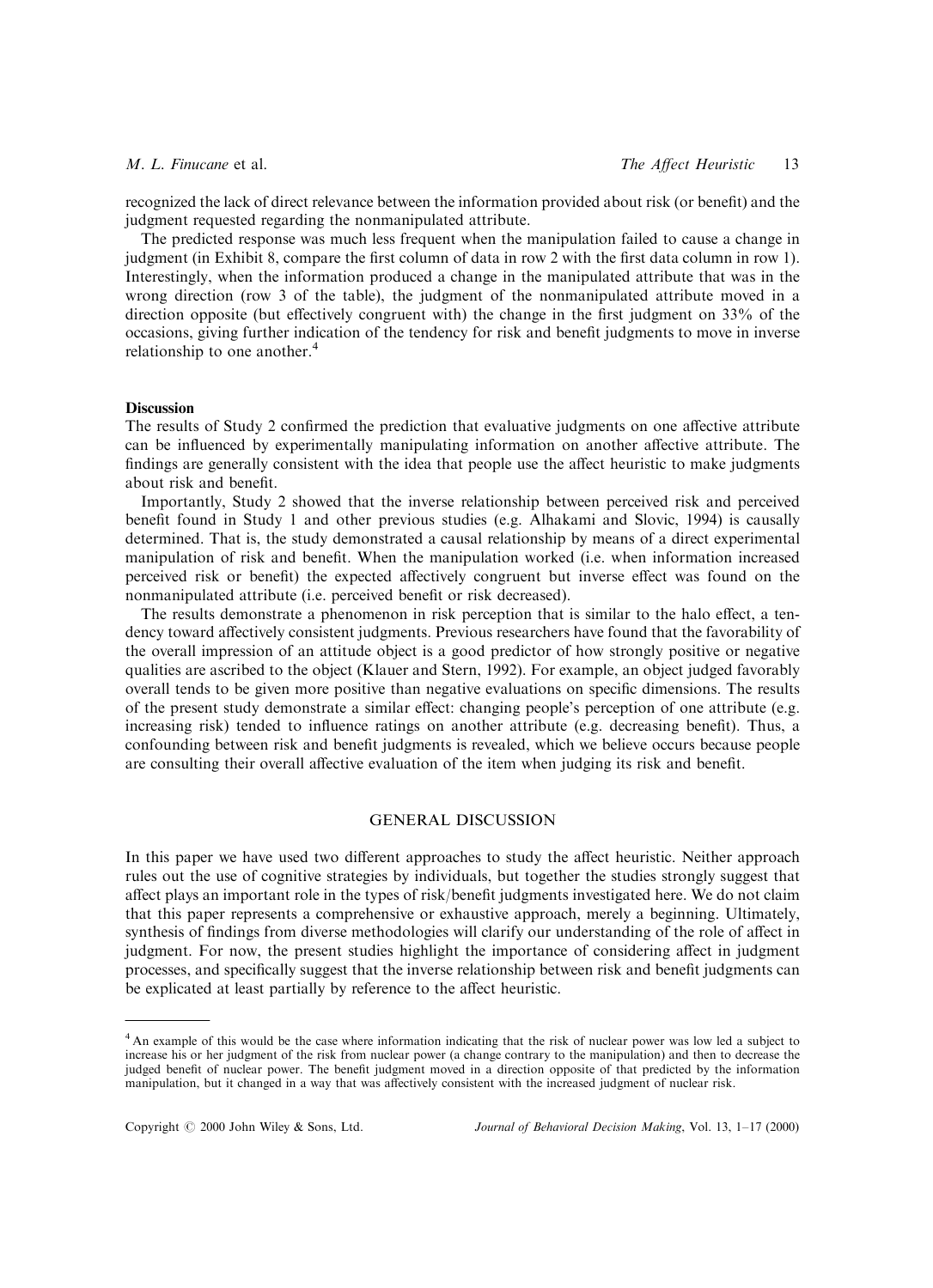# 14 Journal of Behavioral Decision Making Theorem 12, 13, Iss. No. 1

The present studies present two lines of evidence suggesting that risk and benefit are linked in people's perceptions and consequently in their judgments. The first line shows strong inverse relationships between risk and benefit judgments for hazards with qualitatively different risks and benefits; the second line shows the influence of information about one attribute of hazards (either risk or benefit) on judgments about the other unmentioned attribute. Based on recent work emphasizing the crucial role in judgment of images marked by positive and negative feelings (Damasio, 1994), and research documenting the fundamental influence of affect as a motivator of behavior (Epstein, 1994; Mowrer, 1960a, b), it is plausible that perceived risk and benefit are linked via some sort of affective commonality. Specifically, a parsimonious explanation is that the positive and negative feelings attached to the images people associate with hazards are available and influential when risk and benefit are judged. That is, representations of objects and events in people's minds are tagged to varying degrees with affect, and the affective pool is consulted to make quick evaluations. In this way, judgments of risk and benefit are guided and linked by affect. Reliance on affect probably ebbs and flows according to various contextual factors, including the extent to which stimuli evoke images that are tagged clearly with positive or negative feelings. Which situations are most influenced by the affect heuristic is an empirical question.

Future researchers need to explore more deeply the underlying affective mechanisms by which judgments are made, as well as the interplay between affect and cognition in reasoning. One suggestion is that researchers examine the relationship between the affect and availability heuristics. To date the availability heuristic has been portrayed typically as a cognitive judgment strategy, in that it works by increasing deliberation about reasons that bias probability judgments. However, the reasons that come to mind may be analytic, or tinged with positive and negative affective tags, or both. Thus, the availability heuristic may be working through cognitive  $or$  affective processes. The extent to which each process is evoked is unclear; the challenge is to begin hypothesizing about and testing models of judgment that elucidate the roles of both cognition and affect.

# APPENDIX: VIGNETTES ABOUT NUCLEAR POWER FOR AFFECTIVE INFORMATION MANIPULATIONS IN STUDY 2

# High-risk condition

Nuclear power creates significant hazards to human health. Because each plant requires tons of enriched uranium to operate, the nuclear fuel cycle produces radioactive hazards and waste at every stage. Radiation hazards start with mining and milling, continue through fabrication, to transportation, to operation and finally to waste storage. In addition, the plants themselves are extremely complicated and can fail in ways that are both hard to predict and impossible to control. The accidents at Three Mile Island and at Chernobyl illustrate the dangers of plant operation. Even more serious accidents have been narrowly avoided in the past and could occur in the future. Finally, after the nuclear plants that created the waste have served out their life and been shut down, the waste they generated will need to be stored and protected for thousands of years. This waste is highly radioactive and contaminated with plutonium, a deadly element that can be reprocessed from such waste and turned into nuclear weapons.

# Low-risk condition

Nuclear power has a good safety record and an accident rate that is comparable with other industries that produce electricity. Part of the reason that risks have been low in the nuclear power industry is that the industry is heavily monitored and regulated by the federal government. All nuclear power plants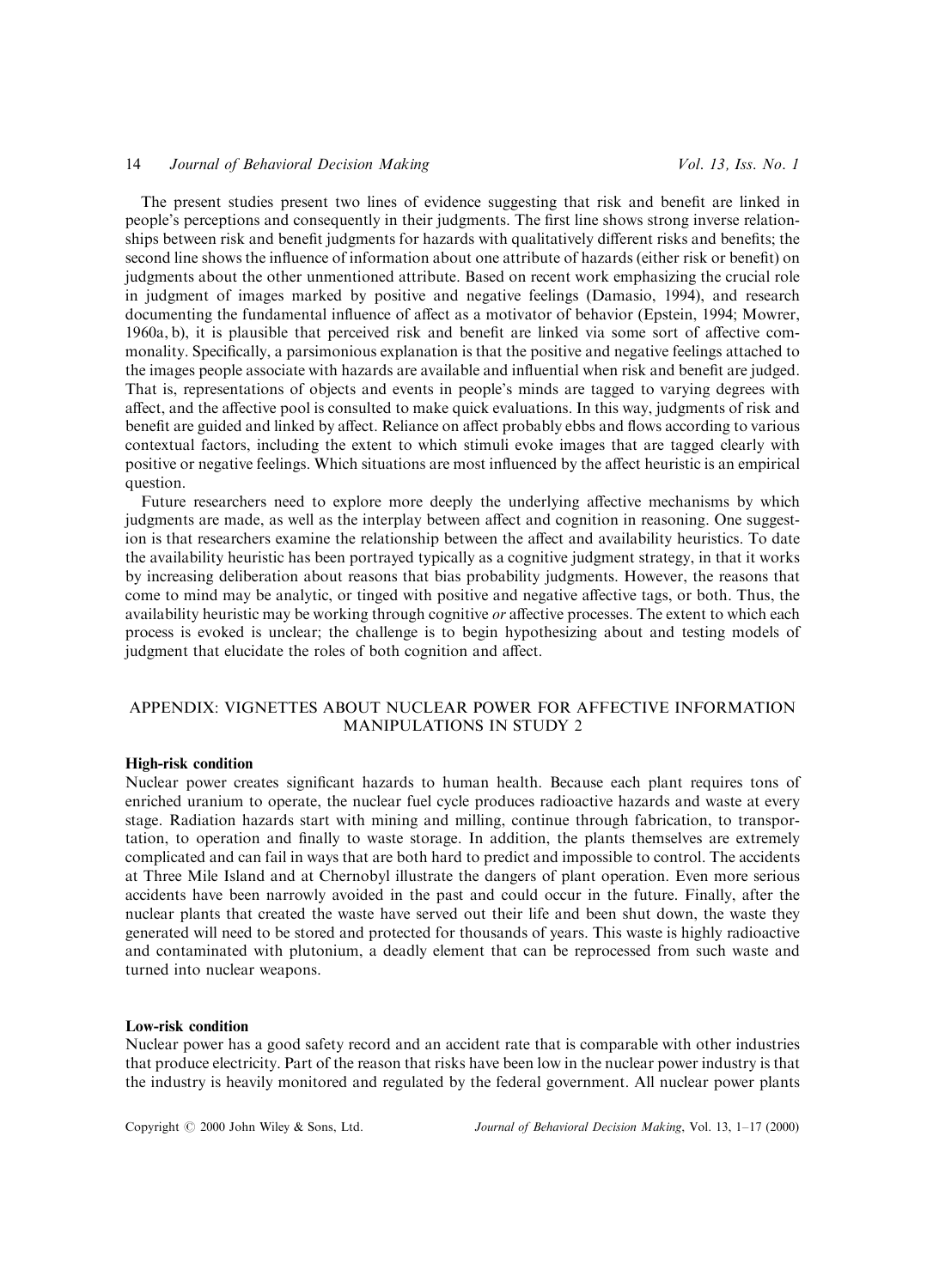have on-site federal regulators. The plants are also built to resist accidents. Even the most serious nuclear accident in US history, Three Mile Island, did not harm anyone's health.

### High-benefit condition

Nuclear power has many advantages over other methods of producing electricity. For example, nuclear power does not depend on a diminishing supply of fossil fuels, as do coal, oil, and natural-gas power plants. Consequently, nuclear power can be produced without dependence on oil imports from distant countries.

Nuclear power can be produced in an almost unlimited amount. It already produces a substantial proportion of all electricity used in the United States. As our society grows and develops, nuclear power will be able to meet increasing demands for electricity and thus contribute greatly to our nation's economic development and prosperity.

#### Low-benefit condition

Nuclear power today produces only a small percentage of our nation's electricity. New methods of generating electricity, such as geothermal, solar power, and wind turbines, could eventually replace nuclear power. In addition, the application of energy-conservation methods could save more energy than is produced by nuclear power. Finally, the addition of electrical generators to the boilers of factories all over the United States could produce more power than is supplied by nuclear power, without the construction of any more power plants of any sort.

# ACKNOWLEDGEMENTS

This research was supported by the US National Science Foundation under Grants SBR 9422754 and SBR 9709307 to the Decision Science Research Institute, Inc. We are grateful to the Department of Psychology, University of Western Australia, for the laboratory space and equipment used in Study 1. We thank Sarah Lichtenstein, Lisa Ordoñez, and two anonymous reviewers for valuable comments on the manuscript and CK Mertz for assistance with the data analysis. We also thank Janet Douglas and Leisha Mullican for their assistance in preparation of the manuscript.

# REFERENCES

- Alhakami, A. S. and Slovic, P. `A psychological study of the inverse relationship between perceived risk and perceived benefit', Risk Analysis, 14(6) (1994), 1085-1096.
- Beach, L. R. and Mitchell, T. R. 'A contingency model for the selection of decision strategies', Academy of Management Review, 3 (1978), 439-449.

Benson, L., III and Beach, L. The effects of time constraints on the pre-choice screening of decision options', Organizational Behavior and Human Decision Processes, 67 (1996), 222-228.

Busemeyer, J., Hastie, R. and Medin, D. L. (eds) Decision Making from a Cognitive Perspective, San Diego: Academic Press, 1995.

Damasio, A. R. Descartes' Error: Emotion, Reason, and the Human Brain, New York: Avon, 1994.

Dijker, A. J. and Koomen, W. 'Stereotyping and attitudinal effects under time pressure', European Journal of Social Psychology, 26 (1996), 61-74.

Edland, A. and Svenson, O. `Judgment and decision making under time pressure', in O. Svenson and J. Maule (eds), Time Pressure and Stress in Human Judgment and Decision Making (pp. 27–40), New York: Plenum, 1993.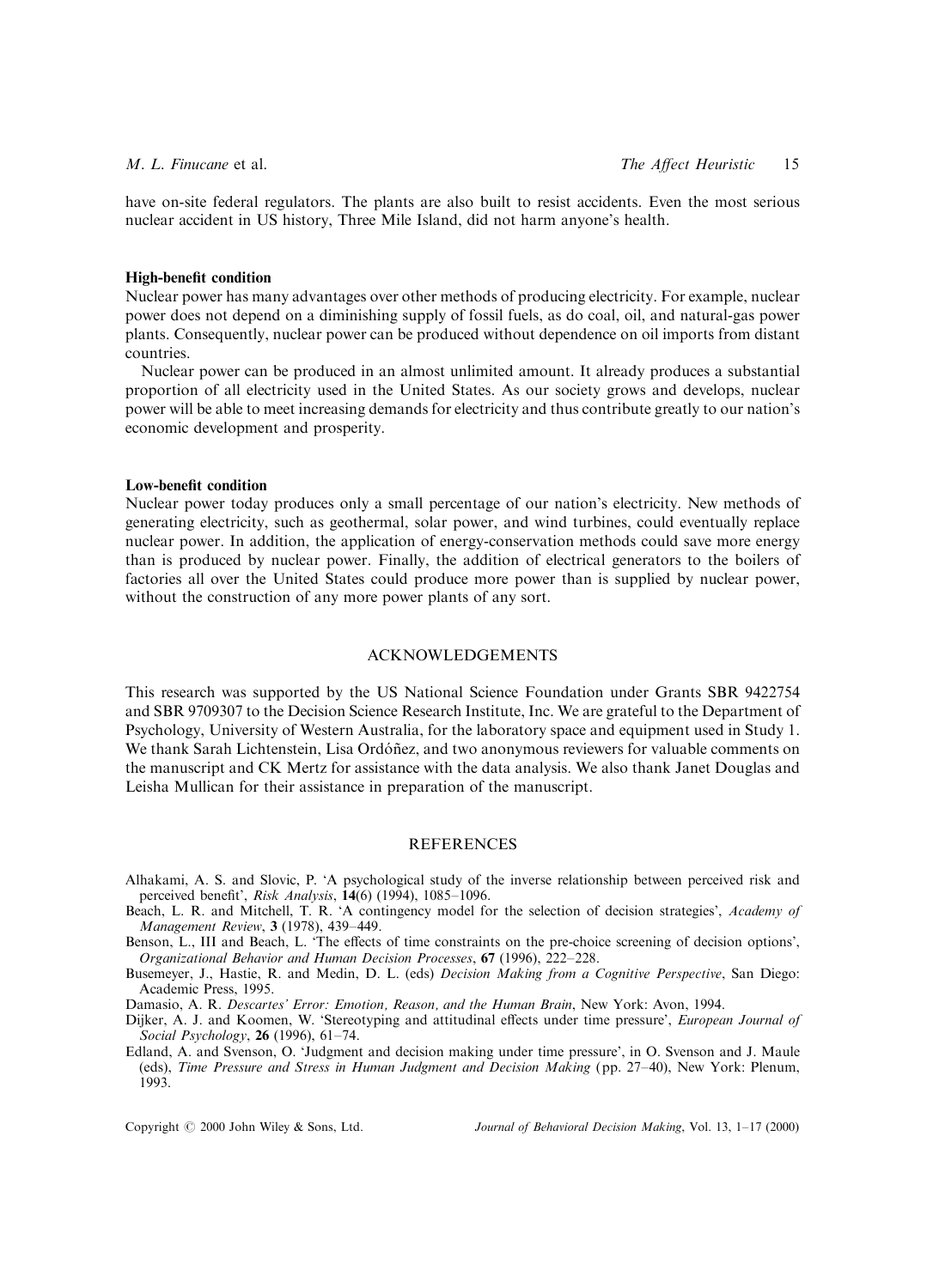Epstein, S. `Integration of the cognitive and psychodynamic unconscious', American Psychologist, 49 (1994), 709±724.

Finucane, M. L., Maybery, M. T. 'Risk perceptions in Australia', Psychological Reports, 79 (1996), 1331-1338. Fischhoff, B., Slovic, P., Lichtenstein, S., Read, S. and Combs, B. 'How safe is safe enough: A psychometric study

of attitudes towards technological risks and benefits', *Policy Sciences*, 9 (1978), 127 $-152$ .

Guthrie, E. R. The Psychology of Learning, (rev. edn), New York: Harper & Bros, 1952.

- Kerstholt, J. H. 'The effect of time pressure on decision-making behaviour in a dynamic task environment', Acta Psychologica, 86 (1994), 89-104.
- Klauer, K. C. and Stern, E. 'How attitudes guide memory-based judgments: a two-process model', Journal of Experimental Social Psychology,  $28$  (1992), 186-206.
- Maule, A. J. and Svenson, O. (eds) 'Concluding remarks', in Time Pressure and Stress in Human Judgment and Decision Making (323-329), New York: Plenum, 1993.
- McDaniels, T. L., Axelrod, L. J., Cavanagh, N. S. and Slovic, P. `Perception of ecological risk to water environments', Risk Analysis, 17 (1997), 341–352.
- Montgomery, H. `Decision rules and the search for a dominance structure: towards a process model of decision making', in Humphreys, O. Svenson and A. Vari (eds), Analysing and Aiding Decision Processes (343-369), Amsterdam: North-Holland, 1983.

Mowrer, O. H. Learning Theory and Behavior, New York: Wiley, 1960a.

- Mowrer, O. H. Learning Theory and the Symbolic Processes, New York: Wiley, 1960b.
- Ordóñez, L. and Benson, L., III 'Decisions under time pressure: how time constraint affects risky decision making', Organizational Behavior and Human Decision Processes, 71 (1997), 121-140.
- Payne, J. W., Bettman, J. R. and Johnson, E. J. 'Adaptive strategy selection in decision making', Journal of Experimental Psychology: Learning, Memory, and Cognition, 14 (1988), 534-552.
- Payne, J. W., Bettman, J. R. and Johnson, E. J. `Behavioral decision research: a constructive processing perspective', Annual Review of Psychology, 43 (1992), 87-131.
- Payne, J., Bettman, J. and Johnson, E. The Adaptive Decision Maker, New York: Cambridge University Press, 1993.
- Peters, E. and Slovic, P. 'The role of affect and worldviews as orienting dispositions in the perception and acceptance of nuclear power', Journal of Applied Social Psychology, 26 (1996), 1427-1453.
- Rohrmann, B. 'Risk perception of different societal groups: Australian findings and cross-national comparisons', Australian Journal of Psychology,  $46$  (1994), 150-163.
- Shafir, E., Osherson, D. and Smith, E. 'An advantage model of choice', Journal of Behavioral Decision Making, 2  $(1989), 1-23.$
- Shafir, E., Simonson, I. and Tversky, A. 'Reason-based choice', Cognition, 49 (1993), 11-36.
- Simon, H. 'Rational choice and the structure of the environment', Psychological Review, 63 (1956), 129-138.
- Slovic, P. 'The construction of preference', American Psychologist, 50 (1995), 364-371.
- Slovic, P. 'Trust, emotion, sex, politics, and science: surveying the risk-assessment battlefield', in M. H. Bazerman, D. M. Messick, A. E. Tenbrunsel and K. A. Wade-Benzoni (eds), in *Environment, Ethics, and Behavior* (277– 313), San Francisco: New Lexington, 1997.
- Slovic, P., Kraus, N., Lappe, H. and Major, M. `Risk perception of prescription drugs: report on a survey in Canada', Canadian Journal of Public Health, 82 (1991), S15-S20.
- Svenson, O., Edland, A. and Slovic, P. 'Choices and judgments of incompletely described decision alternatives under time pressure', Acta Psychologica, 75 (1990), 153-169.
- Tetlock, P. E., Skitka, L. and Boettger, R. `Social and cognitive strategies for coping with accountability: conformity, complexity, and bolstering', Journal of Personality and Social Psychology, 57 (1989), 632-640.
- Tversky, A. 'Elimination by aspects: a theory of choice', *Psychological Review*, 79 (1972), 281-299.
- Tversky, A. and Kahneman, D. `Judgment under uncertainty: heuristics and biases', Science, 185 (1974), 1124±1131.
- Zajonc, R. B. 'Feeling and thinking: preferences need no inferences', *American Psychologist*, 35 (1980), 151–175.